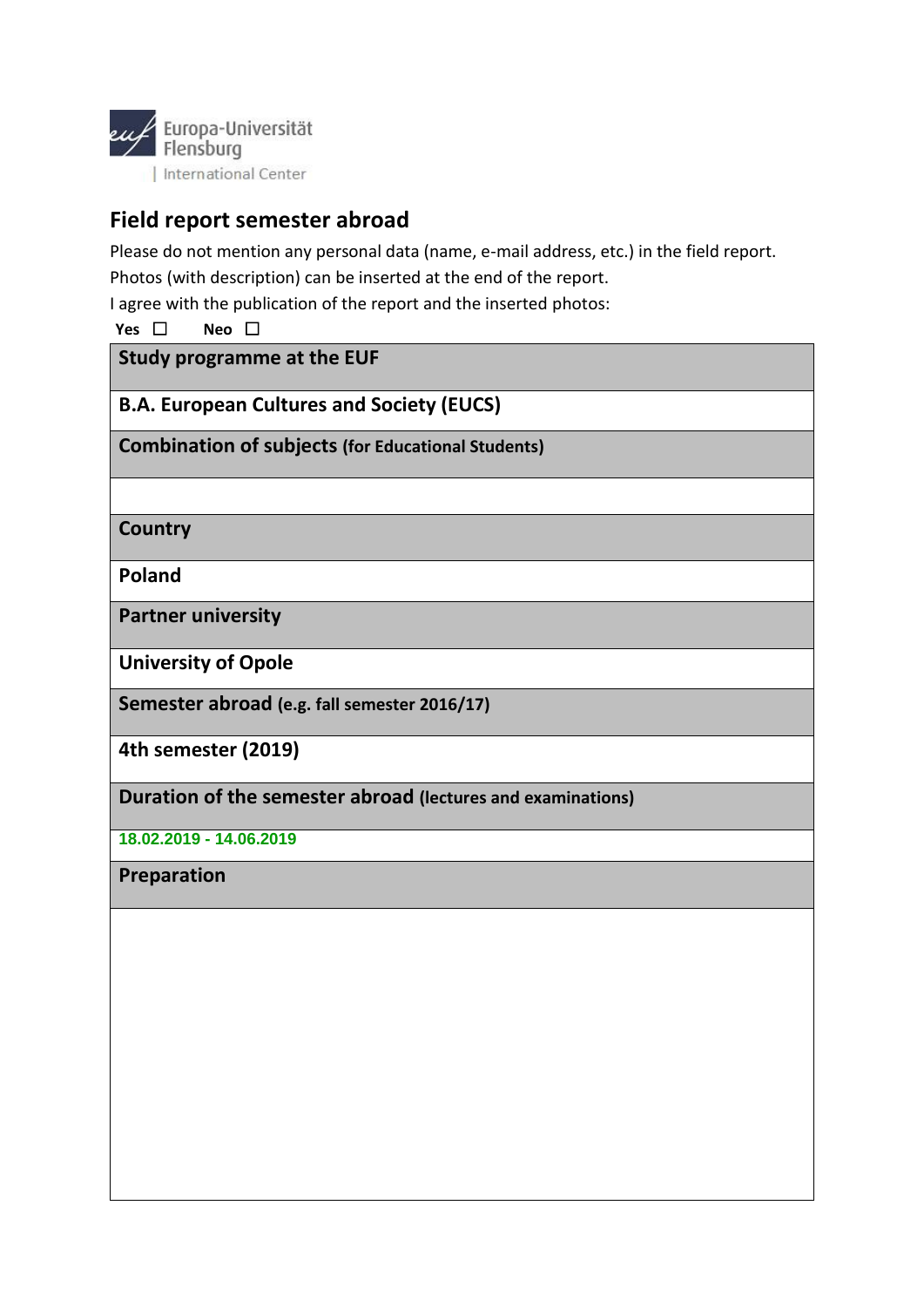**Studies at the partner university (e.g. period of lectures, language of instruction, courses offered, type of examination)**

**The University of Opole is one of 19 public universities in Poland.**

**Study period- 18.02.2019 - 14.06.2019**

**Faculty-Political science**

**Instruction language: English**

**Courses: 1. [Art and Culture Law](https://usosweb.uni.opole.pl/kontroler.php?_action=katalog2/przedmioty/pokazPrzedmiot&kod=KZ-01-00-000021-E)**

- **2**. **[Gender and Society](https://usosweb.uni.opole.pl/kontroler.php?_action=katalog2/przedmioty/pokazPrzedmiot&kod=EN-02-08-GS)**
- **3. How to train your dragon - [understanding and taming European Union](https://usosweb.uni.opole.pl/kontroler.php?_action=katalog2/przedmioty/pokazPrzedmiot&kod=02.04.T.HD)**
- **4**. **[Intercultural competences as the key to effective communication in the global world](https://usosweb.uni.opole.pl/kontroler.php?_action=katalog2/przedmioty/pokazPrzedmiot&kod=KZ-01-00-000008-E)**
- **5. [Migration and Cultural Contact](https://usosweb.uni.opole.pl/kontroler.php?_action=katalog2/przedmioty/pokazPrzedmiot&kod=02.06-S2-EN-MCC)**
- **6. [Polish as a foreign language](https://usosweb.uni.opole.pl/kontroler.php?_action=katalog2/przedmioty/pokazPrzedmiot&kod=KZ-01-00-000001-E)**

**Type of examination: 1) multiple choice, 2) short answer, 3) essay, 4) presentations**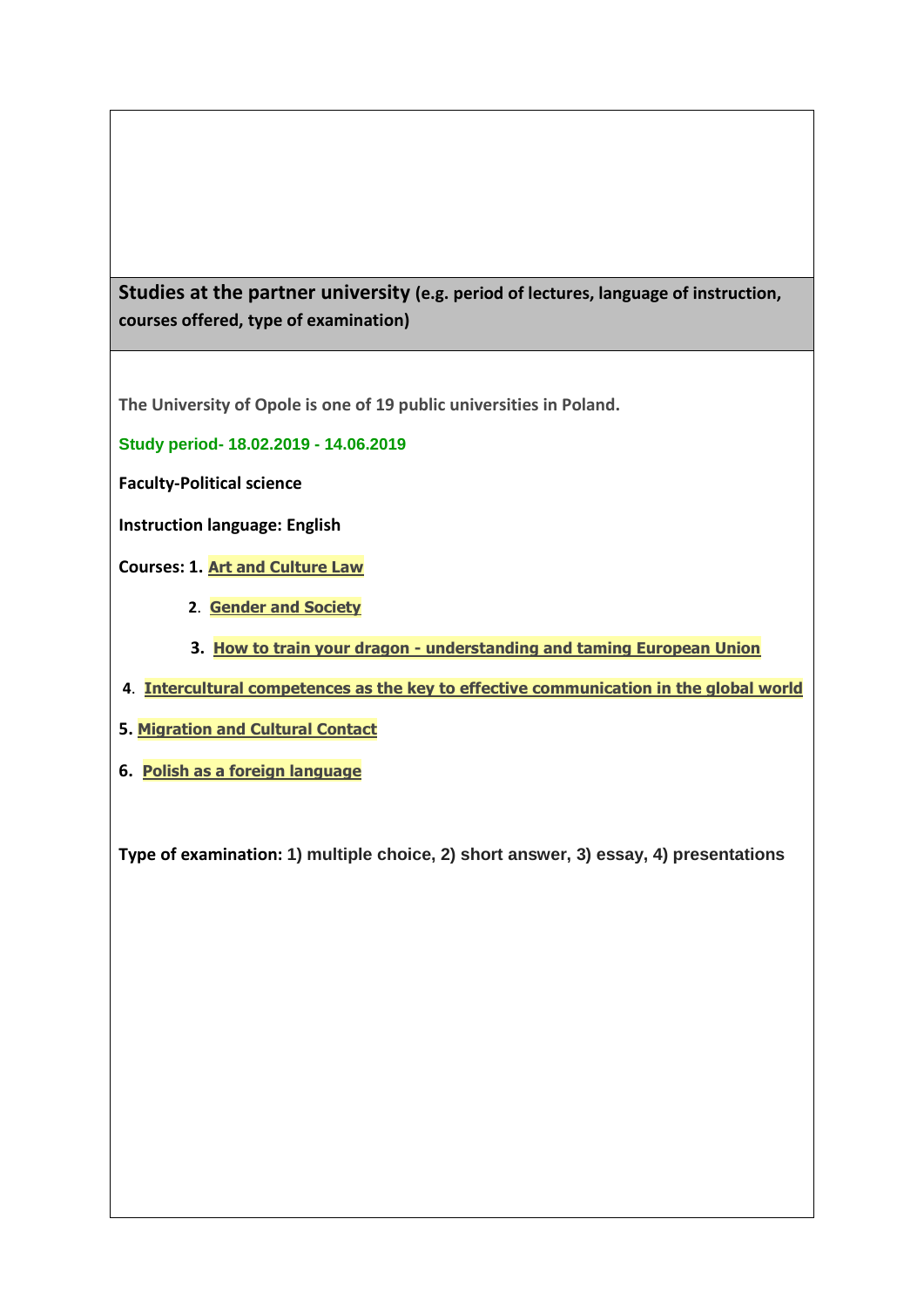**Life in the host country (e.g. living, shopping, leisure, costs)**

**Opole is a small city in the south part of Poland.** 

**I love the fact that the city is so close to nature, that everything is in a walking distance, and that it is impossible to get lost here :)**

**Another positive fact that I can surely affirm is that people in Poland are very calm, helpful and friendly. There are a lot of activities that you can enjoy, including: Community and Cultural activities, which mainly organized by the University Campus, you can also visit a lot of museums and historical castles, moreover, the Bike Riding is very common in Poland.**

**I can say that living in Poland is much cheaper compared to other European countries, affordable prices of food, public transport, etc. Most of the Polish people do not speak English, but the city is full of international students.**